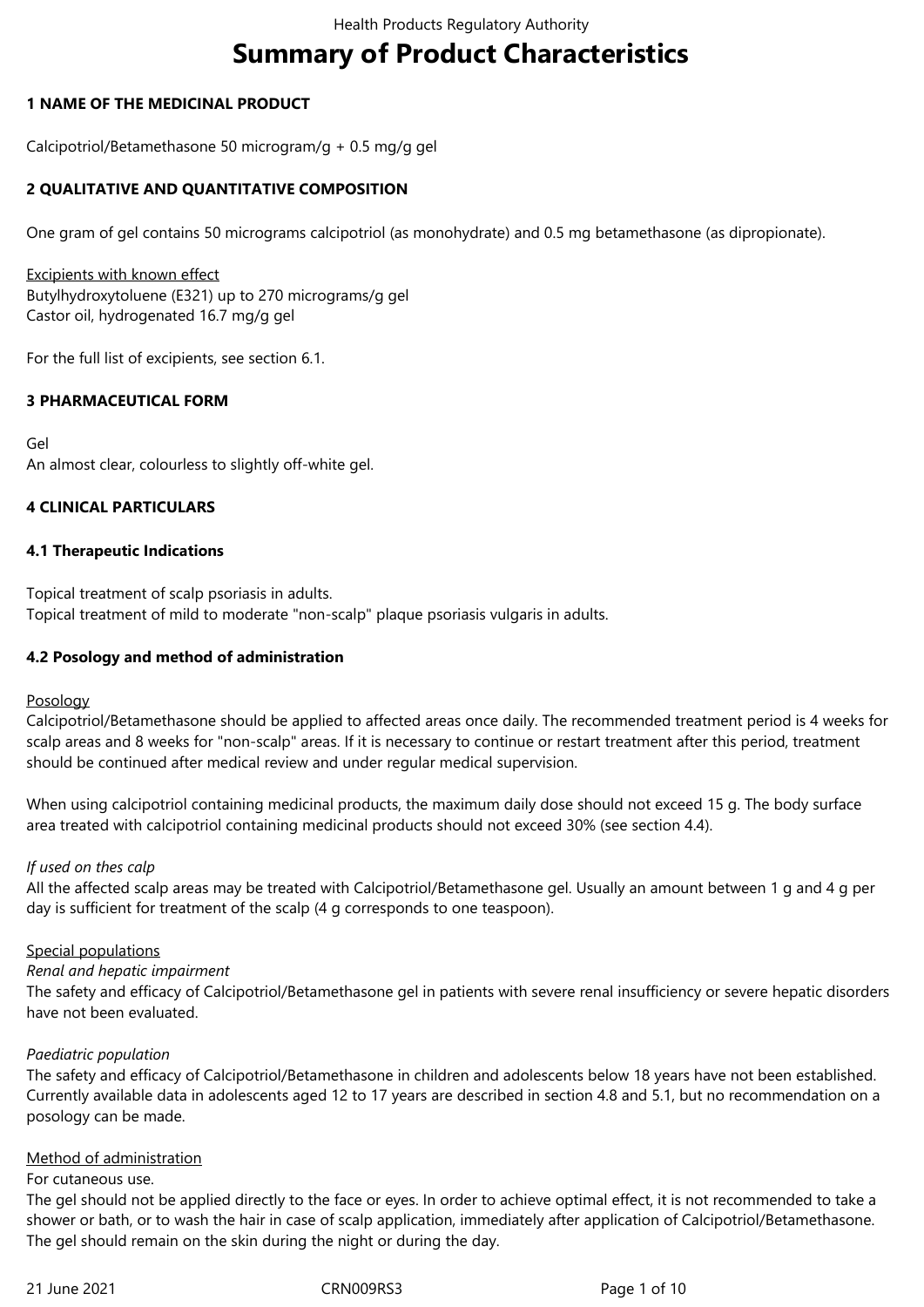# *When using the tube*

The tube should be shaken before use and the gel applied to the affected area. The hands should be washed after use.

# Instructions for proper use

- The medicinal product should only be used on the psoriasis but not on skin which does not have psoriasis
- The tube should be shaken before use and the cap should be removed
- The gel should be squeezed onto a clean finger or directly onto the area affected by psoriasis
- The medicinal product should be applied to the affected area with the fingertips, and it should be gently rubbed in until the area affected by psoriasis is covered by a **thin** layer of gel
- The treated skin area should not be bandaged, tightly covered or wrapped
- The hands should be well washed after using Calcipotriol/Betamethasone. This will avoid accidentally spreading the gel to other parts of the body (especially the face, mouth and eyes)
- If some gel accidentally gets on normal skin near the psoriasis, it should be wiped off if it spreads too far
- In order to achieve optimal effect, it is recommended not to take a shower or bath immediately after application of Calcipotriol/Betamethasone gel
- After applying the gel, contact with textiles which are easily stained by grease (e.g. silk) should be avoided.

# *In case of scalp psoriasis*

 Before Calcipotriol/Betamethasone is applied to the scalp, the hair should be combed to remove any loose scales. The head should be tilted to make sure Calcipotriol/Betamethasone does not run onto the face. It may help to part the hair before Calcipotriol/Betamethasone is used. Calcipotriol/Betamethasone should be applied to the affected area with the fingertips and be gently rubbed in.

# **Washing the hair before application of Calcipotriol/Betamethasone is not necessary.**





Tube should be shaken before use.

A drop of Calcipotriol/Betame thasone should be applied to fingertip.



Calcipotriol/Betamethasone gel should be applied directly where the raised plaque can be felt and rubbed in on the skin.

*Depending on the affected area 1-4 g (up to 1 teaspoon) is normally enough.*

**In order to achieve optimal effect, it is recommended that the hair is not washed immediately after application of Calcipotriol/Betamethasone. Calcipotriol/Betamethasone should remain on the scalp during the night or during the day. When washing hair after application the following instructions might be useful:**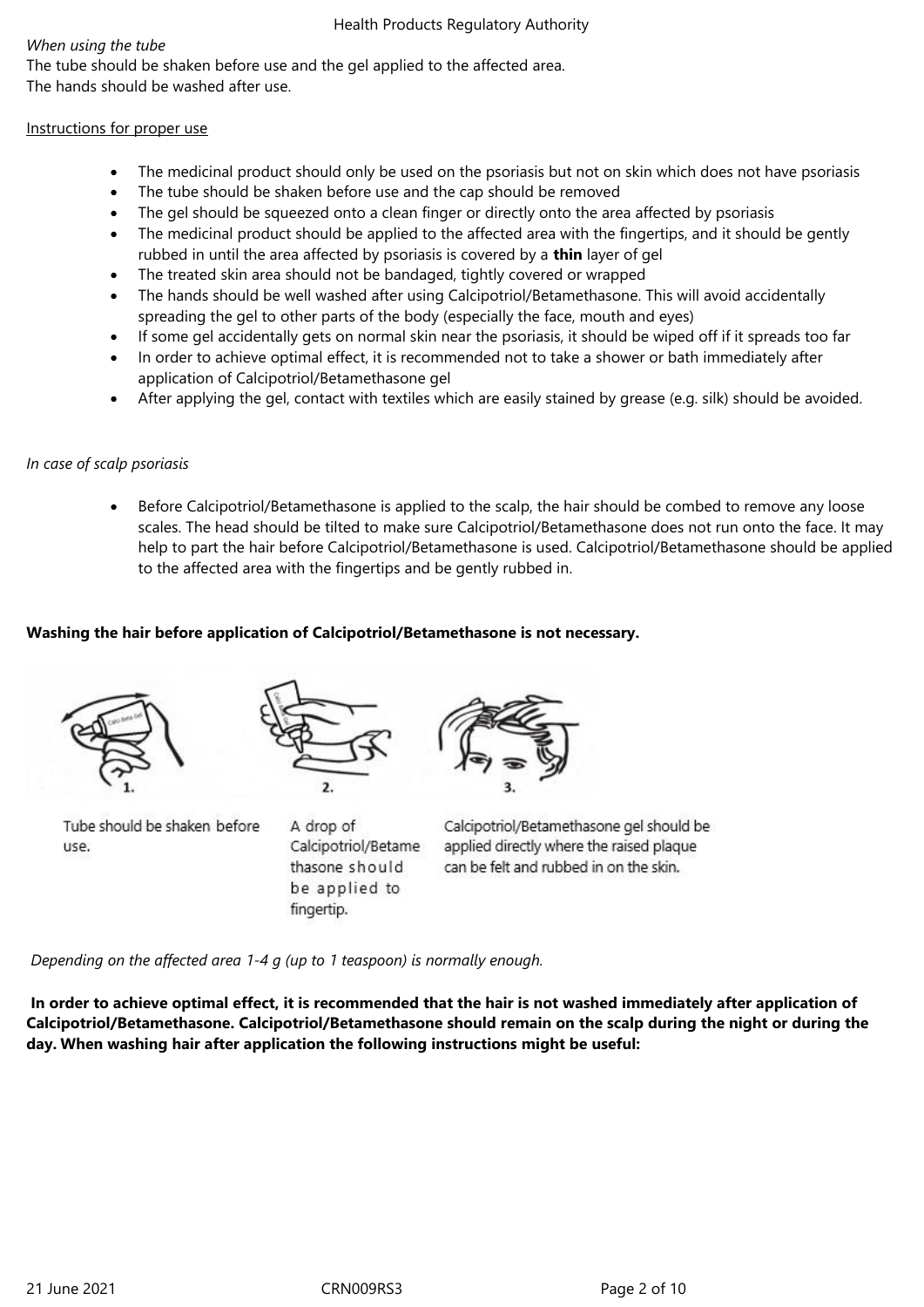#### Health Products Regulatory Authority





A mild shampoo should be applied to the dry hair, especially to those areas where the gel was applied.

The shampoo should be left on the scalp for a couple of minutes before washing.

The hair should be washed as usual.

# **If necessary, steps 4-6 should be repeated once or twice.**

### Duration of treatment

- The gel should be used once a day. It may be more convenient to use the gel in the evening
- The normal initial treatment period is 4 weeks for scalp areas and 8 weeks for non-scalp areas
- The physician may decide on a different treatment period
- The physician may decide on repeated treatment
- Not more than 15 grams in one day should be used.

If other calcipotriol containing medicinal products are used, the total amount of calcipotriol medicinal products must not exceed 15 grams per day, and the area treated should not exceed 30% of the total body surface.

### **4.3 Contraindications**

Hypersensitivity to the active substances or to any of the excipients listed in section 6.1. Calcipotriol/Betamethasone is contraindicated in erythrodermic, exfoliative and pustular psoriasis.

Due to the content of calcipotriol, Calcipotriol/Betamethasone is contraindicated in patients with known disorders of calcium metabolism (see section 4.4).

Due to the content of corticosteroid, Calcipotriol/Betamethasone is contraindicated in the following conditions: Viral (e.g. herpes or varicella) lesions of the skin, fungal or bacterial skin infections, parasitic infections, skin manifestations in relation to tuberculosis, perioral dermatitis, atrophic skin, striae atrophicae, fragility of skin veins, ichthyosis, acne vulgaris, acne rosacea, rosacea, ulcers and wounds (see section 4.4).

### **4.4 Special warnings and precautions for use**

### Effects on endocrine system

Calcipotriol/Betamethasone contains a potent group III steroid and concurrent treatment with other steroids must be avoided. Adverse reactions found in connection with systemic corticosteroid treatment, such as adrenocortical suppression or impact on the metabolic control of diabetes mellitus may occur also during topical corticosteroid treatment due to systemic absorption.

Application under occlusive dressings should be avoided since it increases the systemic absorption of corticosteroids. Application on large areas of damaged skin, or on mucous membranes or in skin folds should be avoided since it increases the systemic absorption of corticosteroids (see section 4.8).

21 June 2021 **CRN009RS3** Page 3 of 10 In a study in patients with both extensive scalp and extensive body psoriasis using a combination of high doses of Calcipotriol + betamethasone 50 micrograms/g + 0.5 mg/g combination gel (scalp application) and high doses of Calcipotriol + betamethasone 50 micrograms/g + 0.5 mg/g combination ointment (body application), 5 of 32 patients showed a borderline decrease in cortisol response to adrenocorticotropic hormone (ACTH) challenge after 4 weeks of treatment (see section 5.1).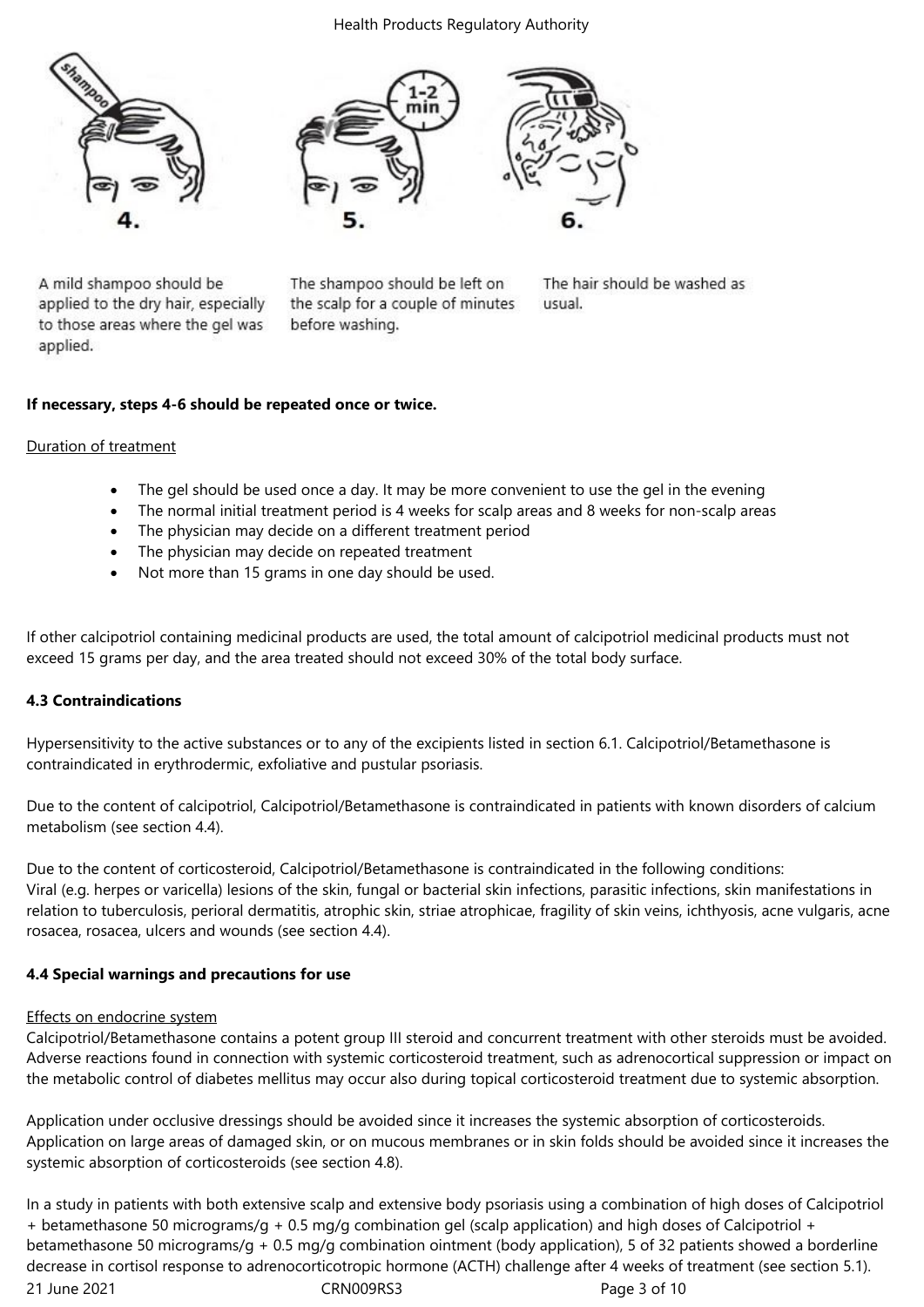# Visual disturbance

Visual disturbance may be reported with systemic and topical corticosteroid use. If a patient presents with symptoms such as blurred vision or other visual disturbances, the patient should be considered for a referral to an ophthalmologist for evaluation of possible causes which may include cataract, glaucoma or rare diseases such as central serous chorioretinopathy (CSCR) which have been reported after use of systemic and topical corticosteroids.

### Effects on calcium metabolism

Due to the content of calcipotriol, hypercalcaemia may occur if the maximum daily dose (15 g) is exceeded. Serum calcium is normalized when treatment is discontinued. The risk of hypercalcaemia is minimal when the recommendations relevant to calcipotriol are followed. Treatment of more than 30% of the body surface should be avoided (see section 4.2).

### Local adverse reactions

Calcipotriol/Betamethasone contains a potent group III-steroid and concurrent treatment with other steroids on the same treatment area must be avoided.

Skin of the face and genitals are very sensitive to corticosteroids. The medicinal product should not be used in these areas. The patient must be instructed in correct use of the medicinal product to avoid application and accidental transfer to the face, mouth and eyes. Hands must be washed after each application to avoid accidental transfer to these areas.

# Concomitant skin infections

When lesions become secondarily infected, they should be treated with antimicrobiological therapy. However, if infection worsens, treatment with corticosteroids should be stopped (see section 4.3).

# Discontinuation of treatment

When treating psoriasis with topical corticosteroids, there may be a risk of generalized pustular psoriasis or of rebound effects when discontinuing treatment. Medical supervision should therefore continue in the post- treatment period.

### Long-term use

With long-term use there is an increased risk of local and systemic corticosteroid adverse reactions. The treatment should be discontinued in case of adverse reactions related to long-term use of corticosteroid (see section 4.8).

### Unevaluated use

There is no experience with the use of Calcipotriol/Betamethasone in guttate psoriasis.

### Concurrent treatment and UV exposure

Calcipotriol + betamethasone 50 micrograms/g + 0.5 mg/g combination ointment for body psoriasis lesions has been used in combination with Calcipotriol + betamethasone 50 micrograms/g + 0.5 mg/g combination gel for scalp psoriasis lesions, but there is limited experience of combination of Calcipotriol + betamethasone 50 micrograms/g + 0.5 mg/g combination gel with other topical anti-psoriatic products at the same treatment area, other anti-psoriatic medicinal products administered systemically or with phototherapy.

During Calcipotriol/Betamethasone treatment, physicians are recommended to advise patients to limit or avoid excessive exposure to either natural or artificial sunlight. Topical calcipotriol should be used with UVR only if the physician and patient consider that the potential benefits outweigh the potential risks (see section 5.3).

### Adverse reactions to excipients

Calcipotriol/Betamethasone contains butylhydroxytoluene (E321) as an excipient, which may cause local skin reactions (e.g. contact dermatitis), or irritation to the eyes and mucous membranes.

Calcipotriol/Betamethasone contains castor oil, hydrogenated as an excipient, which may cause skin reactions.

# **4.5 Interaction with other medicinal products and other forms of interactions**

No interaction studies have been performed with Calcipotriol/Betamethasone.

# **4.6 Fertility, pregnancy and lactation**

# **Pregnancy**

21 June 2021 CRN009RS3 Page 4 of 10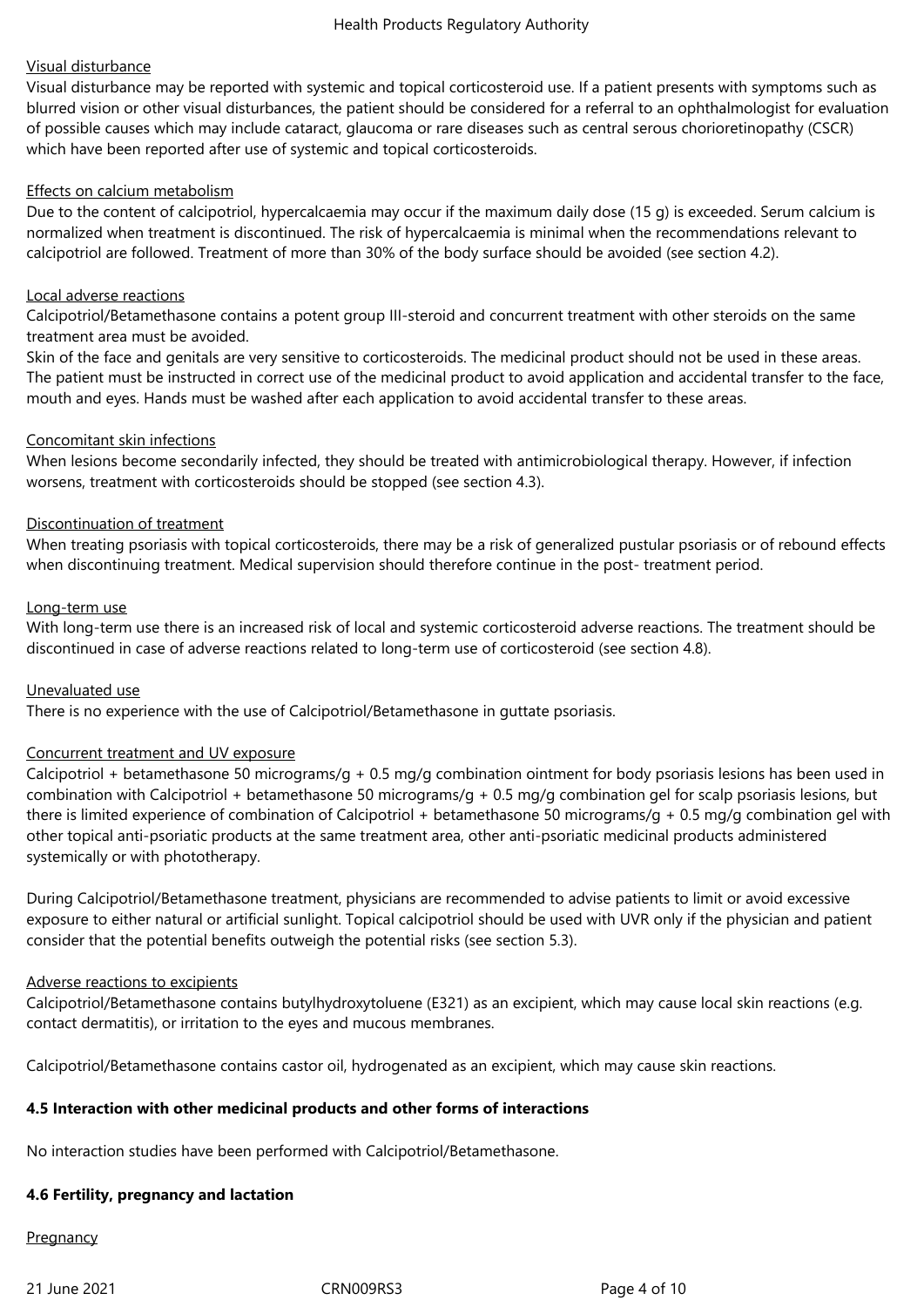### Health Products Regulatory Authority

There are no adequate data from the use of Calcipotriol + betamethasone 50 micrograms/g + 0.5 mg/g combination gel in pregnant women. Studies in animals with glucocorticoids have shown reproductive toxicity (see section 5.3), but a number of epidemiological studies (less than 300 pregnancy outcomes) have not revealed congenital anomalies among infants born to women treated with corticosteroids during pregnancy. The potential risk for humans is uncertain. Therefore, during pregnancy, Calcipotriol/Betamethasone should only be used when the potential benefit justifies the potential risk.

# Breast-feeding

Betamethasone passes into breast milk, but risk of an adverse effect on the infant seems unlikely with therapeutic doses. There are no data on the excretion of calcipotriol in breast milk. Caution should be exercised when prescribing Calcipotriol/Betamethasone to women who breast-feed. The patient should be instructed not to use Calcipotriol/Betamethasone on the breast when breast-feeding.

### **Fertility**

Studies in rats with oral doses of calcipotriol or betamethasone dipropionate demonstrated no impairment of male and female fertility (see section 5.3).

# **4.7 Effects on ability to drive and use machines**

Calcipotriol/Betamethasone has no or negligible influence on the ability to drive and use machines.

# **4.8 Undesirable effects**

The estimation of the frequency of adverse reactions is based on a pooled analysis of data from clinical studies including post-authorization safety studies and spontaneous reporting. The most frequently reported adverse reaction during treatment is pruritus.

Adverse reactions are listed by MedDRA SOC and the individual adverse reactions are listed starting with the most frequently reported. Within each frequency grouping, adverse reactions are presented in the order of decreasing seriousness.

Very common (≥1/10) Common (≥1/100 to <1/10) Uncommon (≥1/1,000 to <1/100) Rare (≥1/10,000 to <1/1,000) Very rare (<1/10,000) Not known (cannot be estimated from available data)

|                      | <b>Infections and infestations</b>     |           |
|----------------------|----------------------------------------|-----------|
| Uncommo              | Skin infection* Folliculitis           |           |
| n                    |                                        |           |
|                      | Immune system disorders                |           |
| Rare                 | Hypersensitivity                       |           |
| <b>Eye disorders</b> |                                        |           |
| Uncommon             | Eyeirritation                          |           |
|                      |                                        |           |
| <b>Not</b>           | Vision blurred**                       |           |
| known                |                                        |           |
|                      | Skin and subcutaneous tissue disorders |           |
| Common               | Pruritus                               |           |
| Uncommon             | Exacerbation of psoriasis              |           |
|                      | Dermatitis                             |           |
|                      | Erythema                               |           |
|                      | Rash***                                |           |
|                      | Acne                                   |           |
|                      | Skin burning sensation                 |           |
|                      | Skin irritation Dry skin               |           |
| Rare                 | Skin striae                            |           |
|                      | Skin exfoliation                       |           |
| <b>Not</b>           | Hair colour changes****                |           |
| 21 June 2021         |                                        | CRN009RS3 |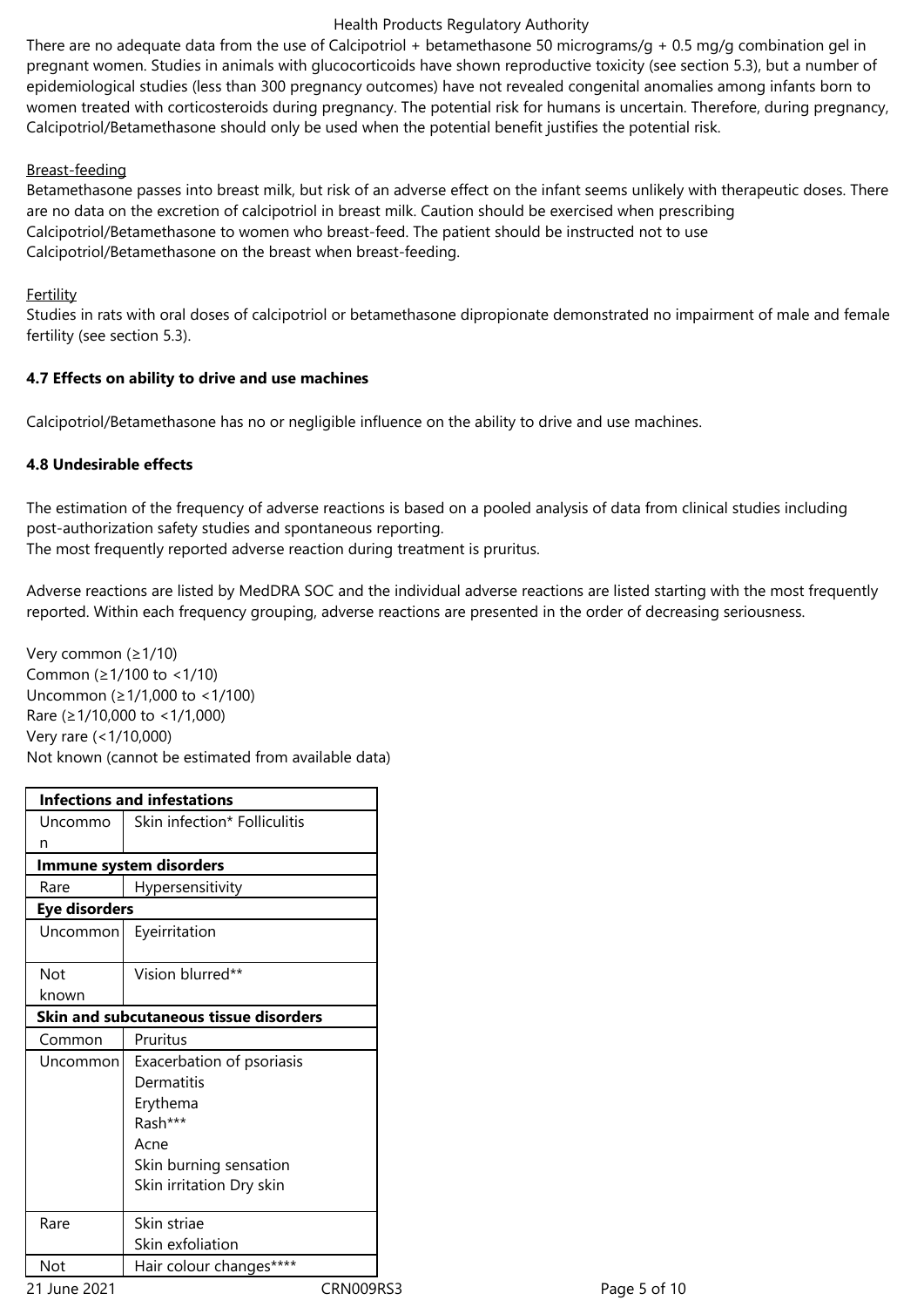|  | conditions                 |                                       |  |
|--|----------------------------|---------------------------------------|--|
|  |                            | Uncommon   Application site pain***** |  |
|  | Rare                       | Rebound effect                        |  |
|  | .<br>$\cdots$ and $\cdots$ |                                       |  |

\* Skin infections including bacterial, fungal and viral skin infections have been reported.

\*\* See section 4.4

\*\*\* Various types of rash reactions such as rash erythematous and rash pustular have been reported.

\*\*\*\* Transient discolouration of the hair at scalp application site, to a yellowish colour in white or grey hair, has been reported. \*\*\*\*\* Application site burning is included in application site pain.

The following adverse reactions are considered to be related to the pharmacological classes of calcipotriol and betamethasone, respectively:

### **Calcipotriol**

Adverse reactions include application site reactions, pruritus, skin irritation, burning and stinging sensation, dry skin, erythema, rash, dermatitis, eczema, psoriasis aggravated, photosensitivity and hypersensitivity reactions including very rare cases of angioedema and facial oedema.

Systemic effects after topical use may appear very rarely causing hypercalcaemia or hypercalciuria (see section 4.4).

# Betamethasone (asdipropionate)

Local reactions can occur after topical use, especially during prolonged application, including skin atrophy, telangiectasia, striae, folliculitis, hypertrichosis, perioral dermatitis, allergic contact dermatitis, depigmentation and colloid milia.

When treating psoriasis with topical corticosteroids, there may be a risk of generalized pustular psoriasis.

Systemic reactions due to topical use of corticosteroids are rare in adults, however, they can be severe. Adrenocortical suppression, cataract, infections, impact on the metabolic control of diabetes mellitus and increase of intra-ocular pressure can occur, especially after long-term treatment. Systemic reactions occur more frequently when applied under occlusion (plastic, skin folds), when applied on large areas and during long-term treatment (see section 4.4).

### Paediatric population

No clinically relevant differences between the safety profiles in adult and adolescent populations have been observed. A total of 216 adolescent subjects were treated in three open label clinical trials. See section 5.1 for further details regarding the trials.

### Reporting of suspected adverse reactions

Reporting suspected adverse reactions after authorisation of the medicinal product is important. It allows continued monitoring of the benefit/risk balance of the medicinal product. Healthcare professionals are asked to report any suspected adverse reactions via HPRA Pharmacovigilance, website: www.hpra.ie.

# **4.9 Overdose**

Use above the recommended dose may cause elevated [serum calcium](http://www.hpra.ie/) which subsides when treatment is discontinued. The symptoms of hypercalcemia include polyuria, constipation, muscle weakness, confusion and coma.

Excessive prolonged use of topical corticosteroids may suppress the pituitary-adrenal functions, resulting in secondary adrenal insufficiency which is usually reversible. In such cases, symptomatic treatment is indicated.

In case of chronic toxicity, the corticosteroid treatment must be discontinued gradually.

It has been reported that due to misuse one patient with extensive erythrodermic psoriasis treated with 240 g of Calcipotriol + betamethasone 50 micrograms/g + 0.5 mg/g combination ointment weekly (corresponding to a daily dose of approximately 34 g) for 5 months (maximum recommended dose 15 g daily) developed Cushing's syndrome during treatment and then pustular psoriasis after abruptly stopping treatment.

### **5 PHARMACOLOGICAL PROPERTIES**

21 June 2021 CRN009RS3 Page 6 of 10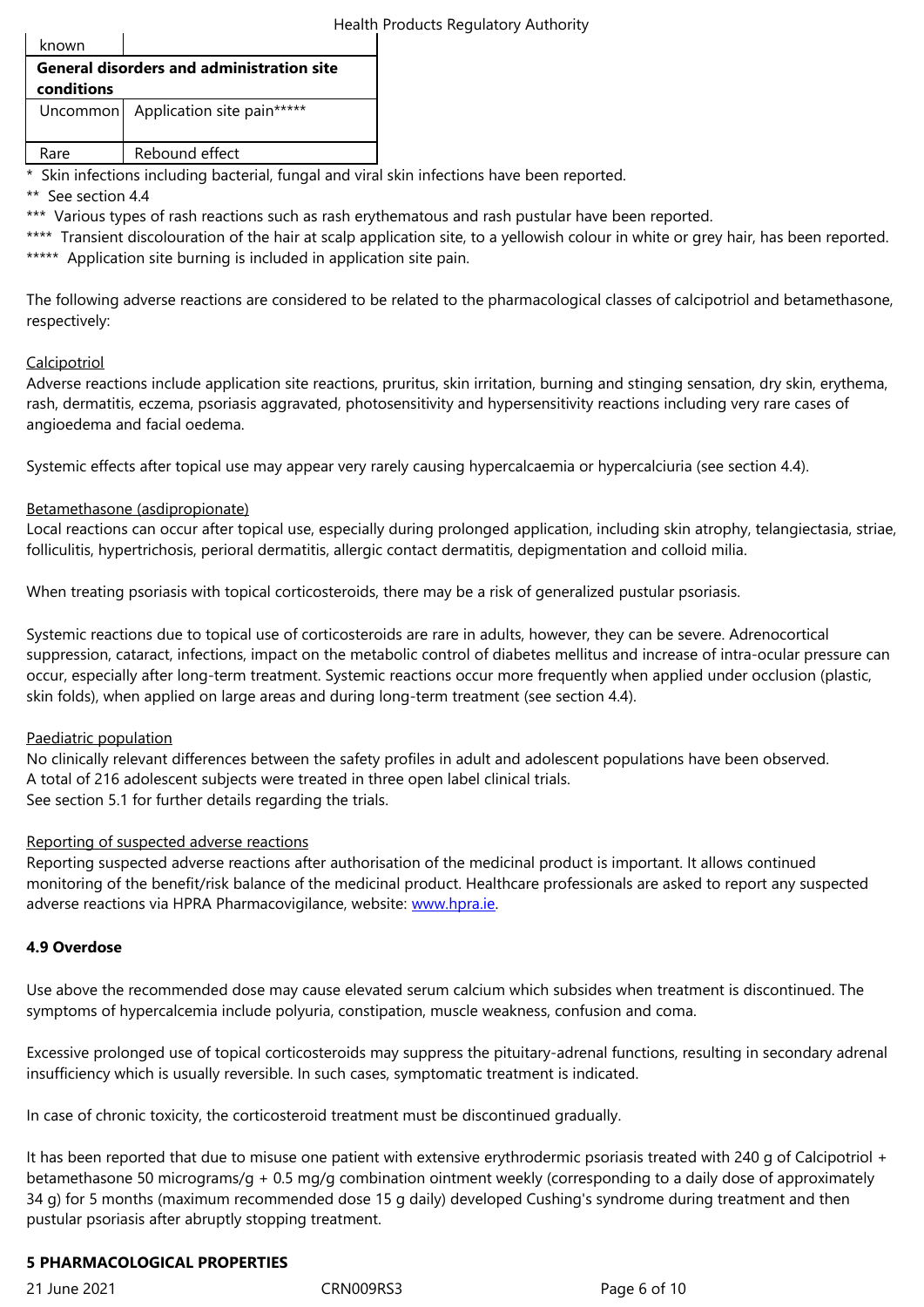Pharmacotherapeutic group: Antipsoriatics; Other antipsoriatics for topical use; Calcipotriol, combinations. ATC Code: D05AX52

Calcipotriol is a vitamin D analogue. In vitro data suggest that calcipotriol induces differentiation and suppresses proliferation of keratinocytes. This is the proposed basis for its effect in psoriasis.

Like other topical corticosteroids, betamethasone dipropionate has anti-inflammatory, antipruritic, vasoconstrictive and immunosuppressive properties, however, without curing the underlying condition. Through occlusion the effect can be enhanced due to increased penetration of the stratum corneum. The incidence of adverse events will increase because of this. In general, the mechanism of the anti-inflammatory activity of the topical steroids is unclear.

Adrenal response to ACTH was determined by measuring serum cortisol levels in patients with both extensive scalp and body psoriasis, using up to 106 g per week combined Calcipotriol + betamethasone 50 micrograms/g + 0.5 mg/g combination gel and Calcipotriol + betamethasone 50 micrograms/g +  $0.5$  mg/g combination ointment.

A borderline decrease in cortisol response at 30 minutes post ACTH challenge was seen in 5 of 32 patients (15.6 %) after 4 weeks of treatment and in 2 of 11 patients (18.2 %) who continued treatment until 8 weeks. In all cases, the serum cortisol levels were normal at 60 minutes post ACTH challenge. There was no evidence of change of calcium metabolism observed in these patients. With regard to HPA suppression, therefore, this study shows some evidence that very high doses of Calcipotriol + betamethasone 50 micrograms/g + 0.5 mg/g combination gel and ointment may have a weak effect on the HPA axis.

The efficacy of once daily use of Calcipotriol + betamethasone 50 micrograms/g + 0.5 mg/g combination gel was investigated in two randomized, double-blind, 8-week clinical studies including a total of more than 2,900 patients with scalp psoriasis of at least mild severity according to the Investigator's Global Assessment of disease severity (IGA). Comparators were betamethasone dipropionate in the gel vehicle, calcipotriol in the gel vehicle and (in one of the studies) the gel vehicle alone, all used once daily. Results for the primary response criterion (absent or very mild disease according to the IGA at week 8) showed that Calcipotriol + betamethasone 50 micrograms/g + 0.5 mg/g combination gel was statistically significantly more effective than the comparators. Results for speed of onset based on similar data at week 2 also showed Calcipotriol + betamethasone 50 micrograms/g + 0.5 mg/g combination gel to be statistically significantly more effective than the comparators.

| % of patients with<br>absent or very<br>mild disease | Betamethasone dipropionate and<br>Calcipotriol combination gel<br>$(n=1,108)$ | Betamethasone dipropionate<br>$(n=1,118)$ | Calcipotriol<br>$(n=558)$ | Gel vehicle (n=136) $\vert$ |
|------------------------------------------------------|-------------------------------------------------------------------------------|-------------------------------------------|---------------------------|-----------------------------|
| week 2                                               | 53.2 %                                                                        | 42.8 %1                                   | 17.2 %1                   | 11.8 %1                     |
| week 8                                               | 69.8%                                                                         | 62.5 %1                                   | 40.1 %1                   | 22.8 %1                     |
|                                                      |                                                                               |                                           |                           |                             |

1 Statistically significantly less effective than Betamethasone dipropionate and Calcipotriol combination gel (P<0.001)

The efficacy of once daily use of Calcipotriol + betamethasone 50 micrograms/g + 0.5 mg/g combination gel on non-scalp regions of the body was investigated in a randomized, double-blind, 8-week clinical study including 296 patients with psoriasis vulgaris of mild or moderate severity according to the IGA. Comparators were betamethasone dipropionate in the gel vehicle, calcipotriol in the gel vehicle and the gel vehicle alone, all used once daily. Primary response criteria were controlled disease according to the IGA at week 4 and week 8. Controlled disease was defined as 'clear' or 'minimal disease' for patients with moderate disease at baseline or 'clear' for patients with mild disease at baseline. The percentage change in Psoriasis Severity and Area index (PASI) from baseline to week 4 and week 8 were secondary response criteria.

| % of patients with<br>controlled disease | Betamethasone dipropionate<br>and Calcipotriol combination<br>gel (n=126) | Betamethasone dipropionate<br>$(n=68)$ | Calcipotriol ( $n=67$ ) Gel vehicle ( $n=35$ ) |        |
|------------------------------------------|---------------------------------------------------------------------------|----------------------------------------|------------------------------------------------|--------|
| week 4                                   | 20.6%                                                                     | 10.3%1                                 | 4.5 %1                                         | 2.9 %1 |
| week 8                                   | 31.7 %                                                                    | 19.1 %1                                | 13.4 %1                                        | 0.0 %1 |

1 Statistically significantly less effective than Betamethasone dipropionate and Calcipotriol combination gel (P<0.05)

| Mean percentage<br>reduction in PASI (SD) | Betamethasone dipropionate and<br>Calcipotriol combination gel (n=126) | Betamethasone dipropionate<br>$(n=68)$ | Calcipotriol<br>$(n=67)$ | Gel vehicle<br>$(n=35)$ |
|-------------------------------------------|------------------------------------------------------------------------|----------------------------------------|--------------------------|-------------------------|
| week 4                                    | 50.2 (32.7)                                                            | 40.8 (33.3)1                           | 32.1 (23.6)1             | 17.0 (31.8)1            |
| week 8                                    | 58.8 (32.4)                                                            | 51.8 (35.0)                            | 40.8(31.9)1              | 11.1 (29.5)1            |

1 Statistically significantly less effective than Betamethasone dipropionate and Calcipotriol combination gel (P<0.05)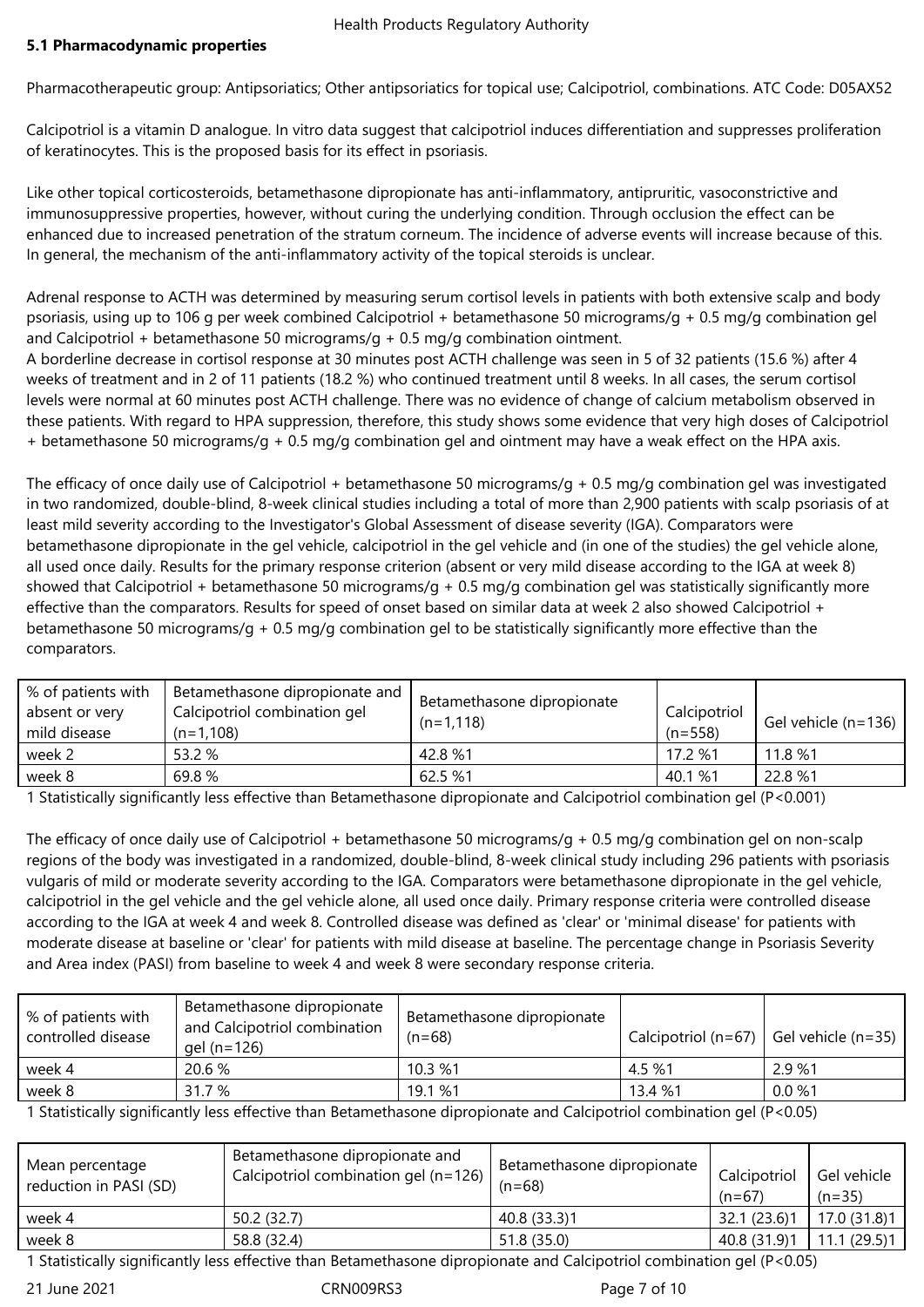Another randomized, investigator-blinded clinical study including 312 patients with scalp psoriasis of at least moderate severity according to the IGA investigated use of Calcipotriol + betamethasone 50 micrograms/g + 0.5 mg/g combination gel once daily compared with Daivonex Scalp solution twice daily for up to 8 weeks. Results for the primary response criterion (absent or very mild disease according to the IGA at week 8) showed that Calcipotriol + betamethasone 50 micrograms/g + 0.5 mg/g combination gel was statistically significantly more effective than Daivonex Scalp solution.

|                                                                               | Betamethasone dipropionate and   Daivonex |                |
|-------------------------------------------------------------------------------|-------------------------------------------|----------------|
| % of patients with absent or very mild disease   Calcipotriol combination gel |                                           | Scalp solution |
|                                                                               | $(n=207)$                                 | $(n=105)$      |
| week 8                                                                        | 68.6 %                                    | 31.4 %1        |

1 Statistically significantly less effective than Betamethasone dipropionate and Calcipotriol combination gel (P<0.001)

A randomized, double-blind long-term clinical study including 873 patients with scalp psoriasis of at least moderate severity (according to the IGA) investigated the use of Calcipotriol + betamethasone 50 micrograms/g + 0.5 mg/g combination gel compared with calcipotriol in the gel vehicle. Both treatments were applied once daily, intermittently as required, for up to 52 weeks.

Adverse events possibly related to long-term use of corticosteroids on the scalp, were identified by an independent, blinded panel of dermatologists. There was no difference in the percentages of patients experiencing such adverse events between the treatment groups (2.6 % in the Calcipotriol + betamethasone 50 micrograms/g + 0.5 mg/g combination gel group and 3.0 % in the calcipotriol group; P=0.73). No cases of skin atrophy were reported.

The efficacy of once daily use of Calcipotriol/Betamethasone in the treatment of mild to moderate plaque-type psoriasis was investigated in a randomized, double-blind, 8-week clinical study including 283 subjects (0155/2018). Comparators were gel vehicle alone and Calcipotriol + betamethasone 50 micrograns/g + 0.5 mg/g combination gel (Daivobet® gel). Therapeutic equivalence of Calcipotriol/Betamethasone with Calcipotriol + betamethasone 50 micrograms/g + 0.5 mg/g combination gel (Daivobet® gel) could be concluded based on equivalent mean % change from baseline in PASI at Week 4/Day 29 for both treatments. Superiority of Calcipotriol/Betamethasone compared to gel vehicle was demonstrated based on the higher primary efficacy variable mean % change from baseline in PASI at Week 4/Day 29.

| Relative change from baseline PASI [%] at Week 4 / Day 29 | Calcipotriol/Betamethasone<br>$(N=123)$ | Daivobet <sup>®</sup><br>$(N=121)$ | Generic Vehicle<br>$(N=39)$ |
|-----------------------------------------------------------|-----------------------------------------|------------------------------------|-----------------------------|
| Mean $\pm$ SE                                             | $-58.1 \pm 2.2$                         | $-59.6 \pm 2.3$                    | $-21.8 \pm 4.2$             |
| 95%-CI                                                    | $-62.5, -53.7$                          | $-64.42, -55.3$                    | $-30.0 - 13.5$              |
| Mean difference <sup>1</sup> $\pm$ SE                     |                                         | $1.7 \pm 3.2$                      | $-36.6 \pm 4.7$             |
| Mean difference <sup>1</sup> 95%-CI                       |                                         | $-4.6, 7.9$                        | $-45.7, -27.0$              |
| Conclusions <sup>2,3</sup>                                |                                         | Equivalence                        | Superiority                 |

<sup>1</sup> Difference of relative change vs. Calcipotriol/Betamethasone gel, determined as Calcipotriol/Betamethasone gel minus Daivobet® gel and Calcipotriol/Betamethasone gel minus Generic vehicle gel, respectively

 $^2$  Equivalence of Calcipotriol/Betamethasone gel and Daivobet® gel concluded, if the Mean difference 95%-confidence interval is included entirely within the equivalence range of -15% to +15%.

 $^3$ Superiority of Calcipotriol/Betamethasone gel vs. Generic vehicle gel concluded, if the upper limit of the Mean difference 95%confidence interval is negative, i.e. does not include zero.

# Paediatric population

# *Scalp*

Effects on calcium metabolism were investigated in two uncontrolled open 8-week studies including in total 109 adolescents aged 12-17 years with scalp psoriasis who used up to 69 g per week of Calcipotriol + betamethasone 50 micrograms/g + 0.5 mg/g combination gel. No cases of hypercalcaemia and no clinically relevant changes in urinary calcium were reported. The adrenal response to ACTH challenge was measured in 30 patients; one patient showed a decrease in cortisol response to ACTH challenge after 4 weeks of treatment, which was mild, without clinical manifestations, and reversible.

# *Scalp and body*

21 June 2021 CRN009RS3 Page 8 of 10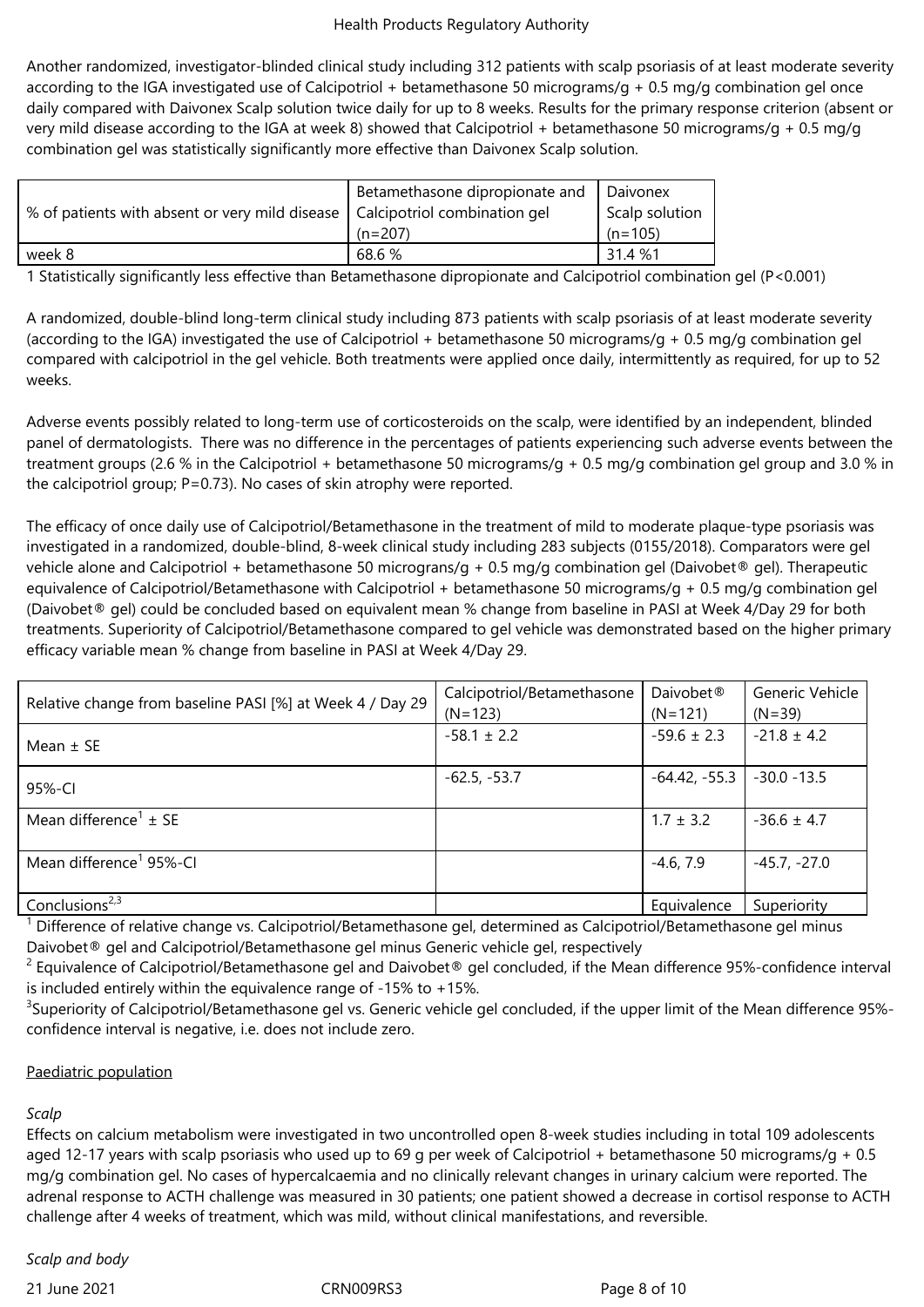#### Health Products Regulatory Authority

Effects on calcium metabolism were investigated in one uncontrolled open 8-week trial in 107 adolescents aged 12-17 years with scalp and body psoriasis who used up to 114.2 g per week of Calcipotriol + betamethasone 50 micrograms/g + 0.5 mg/g combination gel. No cases of hypercalcaemia and no clinically relevant changes in urinary calcium were reported. The adrenal response to ACTH challenge was measured in 31 patients; five patients showed a decrease in cortisol response to ACTH challenge where 2 of the 5 patients showed only borderline decreases. Four of the patients showed decrease after 4 weeks of treatment and 2 showed decrease after 8 weeks including 1 patient showing a decrease at both periods. These events were mild, without clinical manifestations, and reversible.

# **5.2 Pharmacokinetic properties**

The systemic exposure to calcipotriol and betamethasone dipropionate from topically applied Calcipotriol + betamethasone 50 micrograms/g + 0.5 mg/g combination gel is comparable to Calcipotriol + betamethasone 50 micrograms/g + 0.5 mg/g combination ointment in rats and minipigs. Clinical studies with radiolabelled ointment indicate that the systemic absorption of calcipotriol and betamethasone from Calcipotriol + betamethasone 50 micrograms/g + 0.5 mg/g combination ointment formulation is less than 1 % of the dose (2.5 g) when applied to normal skin (625 cm2) for 12 hours. Application to psoriasis plaques and under occlusive dressings may increase the absorption of topical corticosteroids. Absorption through damaged skin is approx. 24 %.

Following systemic exposure, both active ingredients – calcipotriol and betamethasone dipropionate – are rapidly and extensively metabolized. Protein binding is approx. 64 %. Plasma elimination half-life after intravenous application is 5-6 hours. Due to the formation of a depot in the skin elimination after dermal application is in order of days. Betamethasone is metabolized especially in the liver, but also in the kidneys to glucuronide and sulfate esters. The main route of excretion of calcipotriol is via faeces (rats and minipigs) and for betamethasone dipropionate it is via urine (rats and mice). In rats, tissue distribution studies with radiolabelled calcipotriol and betamethasone dipropionate, respectively, showed that the kidney and liver had the highest level of radioactivity.

Calcipotriol and betamethasone dipropionate were below the lower limit of quantification in all blood samples of 34 patients treated for 4 or 8 weeks with both Calcipotriol + betamethasone 50 micrograms/g + 0.5 mg/g combination gel and Calcipotriol + betamethasone 50 micrograms/g + 0.5 mg/g combination ointment for extensive psoriasis involving the body and scalp. One metabolite of calcipotriol and one metabolite of betamethasone dipropionate were quantifiable in some of the patients.

# **5.3 Preclinical safety data**

Studies of corticosteroids in animals have shown reproductive toxicity (cleft palate, skeletal malformations). In reproduction toxicity studies with long-term oral administration of corticosteroids to rats, prolonged gestation and prolonged and difficult labour were detected. Moreover, reduction in offspring survival, body weight and body weight gain were observed. There was no impairment of fertility. The relevance for humans is unknown.

A dermal carcinogenicity study with calcipotriol in mice and an oral carcinogenicity study in rats revealed no special risk to humans.

Photo(co)carcinogenicity studies in mice suggest that calcipotriol may enhance the effect of UVR to induce skin tumours.

A dermal carcinogenicity study in mice and an oral carcinogenicity study in rats revealed no special risk of betamethasone dipropionate to humans. No photocarcinogenicity study has been performed with betamethasone dipropionate.

In local tolerability studies in rabbits, Calcipotriol + betamethasone 50 micrograms/g + 0.5 mg/g combination gel caused mild to moderate skin irritation and a slight transient irritation of the eye.

Environmental risk assessment studies have shown that betamethasone may pose a risk for aquatic compartment.

# **6 PHARMACEUTICAL PARTICULARS**

### **6.1 List of excipients**

Paraffin, liquid Polyoxypropylene stearyl ether Castor oil, hydrogenated

21 June 2021 **CRN009RS3** Page 9 of 10